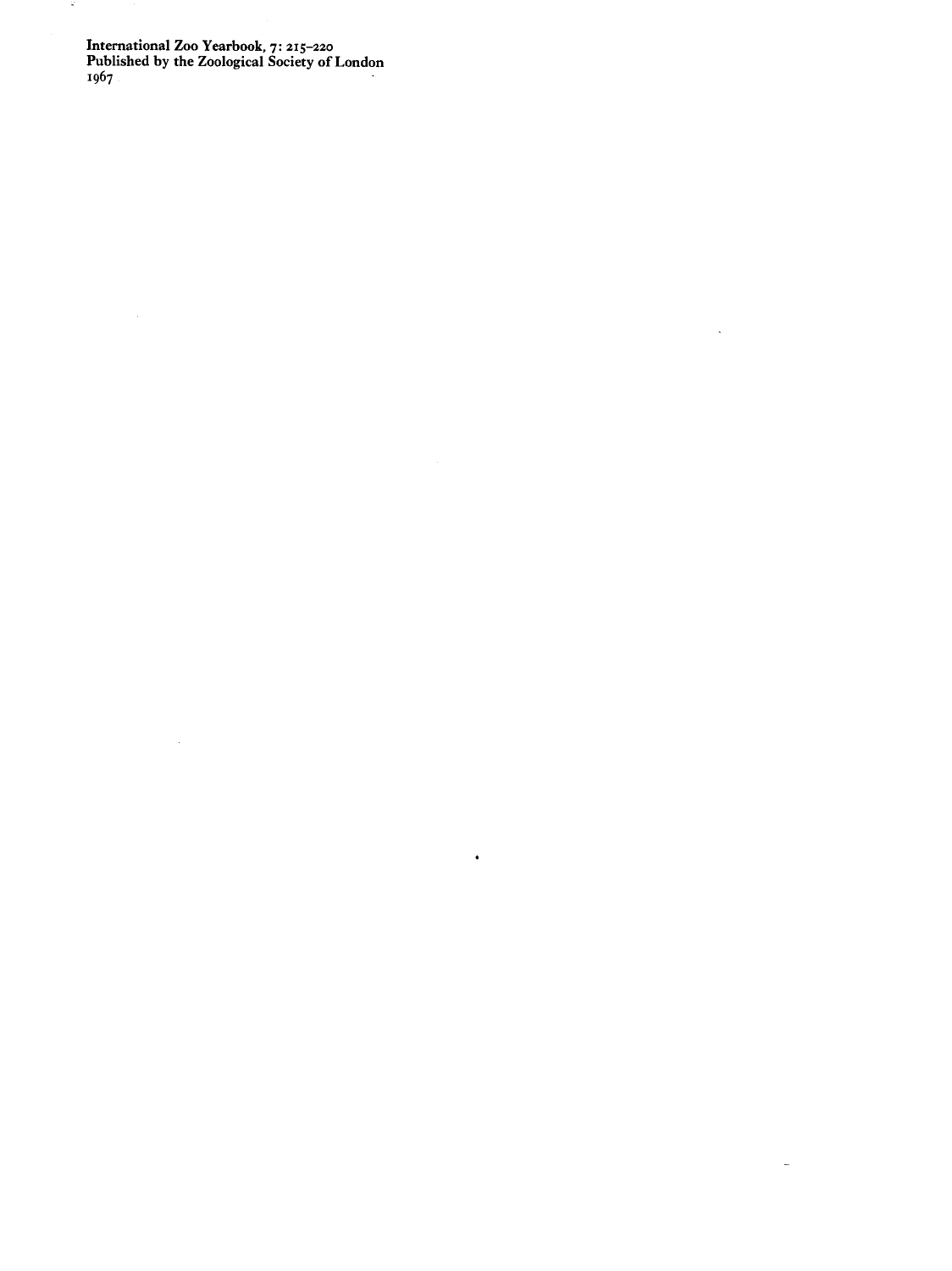## The dugong

Dugong dugon (Miiller)

# its present status in the seas round India with observations on its behaviour in captivity

## S. JONES

Central Marine Fisheries Research Institute, Mandapam Camp, India

That sea-nymph's form of pearly light Was whiter than the downy spray, And round her bosom, heaving bright, Her glossy yellow ringlets play.

John Leydon

It doubtless might please God to make a mermaid, but I don't believe God ever did make one.

#### **Sir** Humphrey Davy

One of the most interesting marine mammals about which very little is known is the dugong or 'sea cow', Dugong dugon (Müller). Though it is an innocuous animal, man has spared neither its reputation nor its peaceful existence. Fiction and imagination have spun such fantastic tales about this creature that to anyone thinking in terms of mythology or folklore, it would be surprising to realise that so much has been made of so little when confronted with a living 'mermaid'. Reference to the two dugongs in captivity at Mandapam Camp as 'mermaids' in the English newspapers and the subsequent literal translation of this in local languages created such a sensation that it roused the curiosity of many. People trekked long distances, hoping to see creatures as depicted by artists, only to return disappointed in what they had seen.

Despite the interest it arouses and despite arm-chair declarations that the dugong is a protected animal, without anyone knowing or caring how to implement this protection, its fate remains unchanged. The capture of a dugong is nothing strange to the ignorant and indigent fisherman, who is more immediately concerned with his own survival than with the ethics of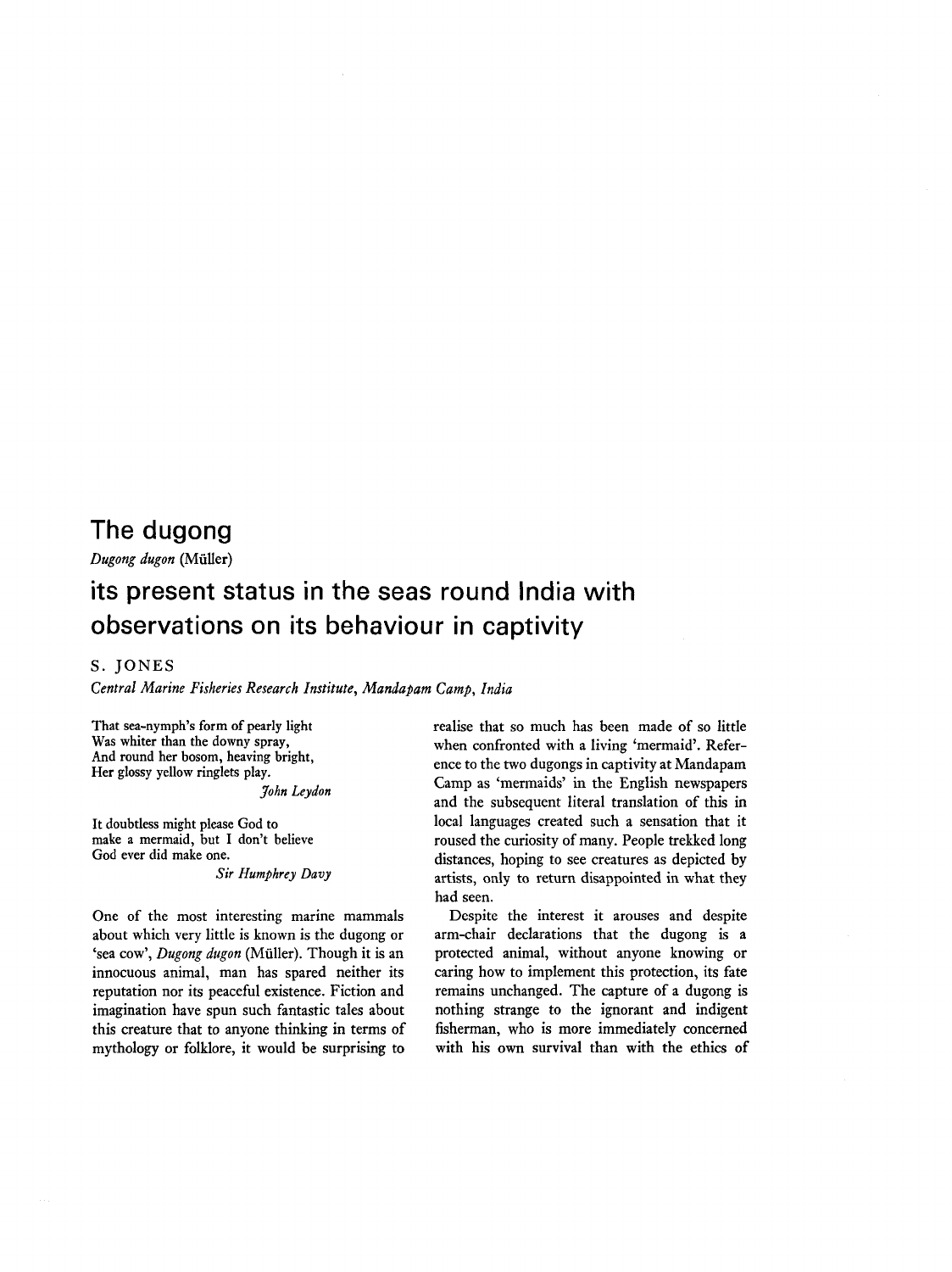protecting a rare animal. Modern fishing gear also plays its part in the gradual attrition of the species. While in the past the dugong only had to contend with cotton or hemp nets, which it was often able to out-manoeuvre successfully, with nylon nets the chances of escape for a dugong caught in one are decreasing. The prospect of early extermination of the species therefore appears greater now than ever before.

The dugong has a fairly wide distribution in the tropical Indo-West Pacific. It is possible that in some places it has already been exterminated by man. According to Ellerman and Morrison-Scott (1951), it has been recorded from the seas of Portuguese East Africa, Madagascar, Mafia Island (off Tanzania), Kenya, the Red Sea, coasts of India and Ceylon, the Andaman Islands, Mergui Archipelago, Ryukyu Islands, Formosa, Malaysian seas, Philippine Islands and Northern Australia. It has also been reported from the island groups of the Philippines, New Guinea, Arakan Sea (near Akyab in Burma), and as far east as the Caroline, Solomon and Marshall Islands and New Caledonia<sup>1</sup> (MacMillan, 1955). According to Hirasaka (1934) there are unconfirmed reports of its capture from the eastern shore of Kyushu in Japan, and off Gunsan, near Chosen in Korea.

In the seas round India it is found in the Gulf of Mannar and Palk Bay, both along the coasts of India and Ceylon (Figure 1), in the Gulf of Cutch and in the Andaman Sea. Reference to the Malabar Coast in Ellerman and Morrison-Scott (1951) might be based on specimens that had strayed into the area, presumably from the Gulf of Mannar as there does not appear to be any local dugong population there. The entire coast is surf-ridden and lacks calm and shallow areas where sea grass, the dugong's staple diet, could grow. Though there are records of dugongs occurring in the Gulf of Cutch during the last century (vide Moses, 1942) it is only in recent years that some authentic records have become available (Mani 1961, Silas 1961, Mohan 1963).

The Gulf of Mannar and Palk Bay could rightly be considered the home of the dugong in the Indian region. According to reports, sea cows abounded in these areas about a century ago. The most authoritative account of the dugong in this area is given by Annandale (1905) who says that 'it is rare nowadays for more than one specimen to be taken at a time, whereas formerly in the Gulf of Mannar flocks of many hundreds were said to occur. Further, the animal appears to have ceased to frequent shallow water, for, according to the fishermen, the only specimens they see near the shore are those which have been wounded or are sick.' If this was the situation 60 years ago the extent to which the species has been depleted within this period can very well be imagined.

The situation is the same if not worse on the opposite side, along the coast of Ceylon, bordering the Gulf of Mannar and Palk Bay. Here the demand for dugong meat is so great and the price so high that the fisherman scour the area and catch any that they find, especially along the Jaffna coast. Very little is known about the migratory habits of the species, but it is probable that intermingling of different populations occurs along both coasts. Palk Bay is like an inland sea and is nowhere deeper than o to 10 fathoms. There are extensive beds of sea grass in the shallow coastal belts and therefore the movement within the area should be considerable. There should also be intermingling of the dugongs in the Palk Bay with those in the Gulf of Mannar through the Pamban Pass (between the mainland and Rameswaram Island), and through the gaps in the coral reef forming the Adam's Bridge between Rameswaram Island and Ceylon.

In the Gulf of Mannar there is a chain of islands, with the Rameswaram Island in the northeast off Mandapam and Punnaiyadi, and Pandvan Islands in the west off Tuticorin (Figure 1). Round Musal Island, off Mandapam Camp, and Appa and Balayamunai Islands, off Kilakarai, there are extensive beds of sea grass and this area forms the main grazing ground for dugong, on the Indian side of the Gulf of Mannar. Both the dugongs in the Institute's aquarium at Mandapam Camp were caught here. It is said that when heavy winds blow from the southwest the dugong moves to the lee-side, between the islands and the mainland, and the movement is reversed when the wind changes to the northeast during the monsoon period. It would be interesting to find out

<sup>&</sup>lt;sup>1</sup> A female dugong was kept alive for four months at Nouméa Aquarium in 1965. It measured 1.60 m long and weighed 60 kg. It was fed on marine plants (Cymodocea and Halophila). The cause of death was pneumonia (R. Catala-Stucki, 1966 : personal communication to C. Jarvis.)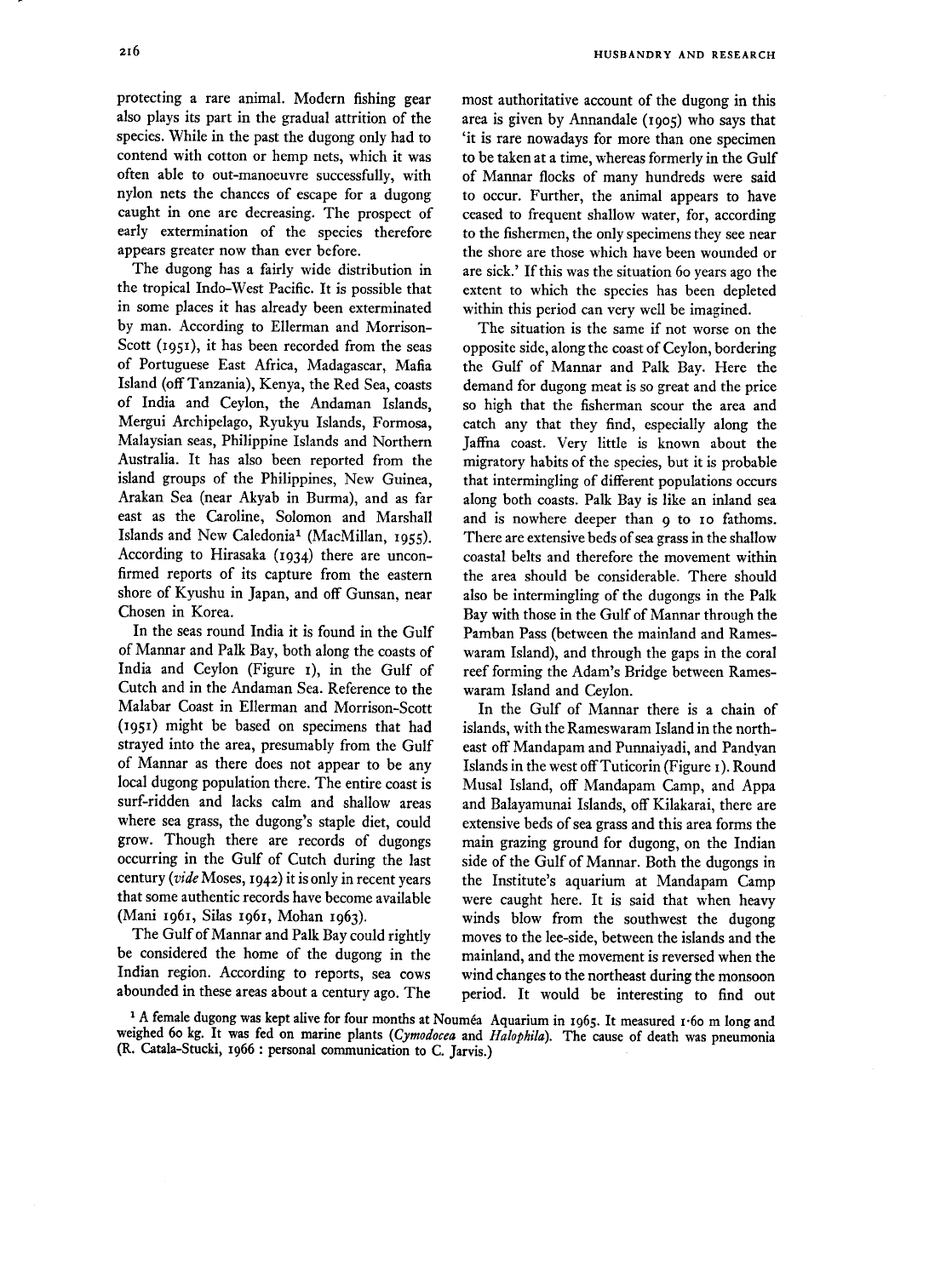

Figure 1. Map showing the Gulf of Mannar and Palk Bay.

whether there is a coast to coast movement of dugong between India and Ceylon.

A great reduction in the number of dugongs has been reported along the Indian coast of Palk Bay during the last 10 years, after the cyclone in December 1954. It was accompanied by very heavy rains which flooded the whole region, lowering the salinity of Palk Bay considerably. According to fishermens' reports, large numbers of dugongs were found dead, washed ashore, a few days afterwards and since then they have been seen only very rarely. They attribute the mortality to the lack of food as all the sea grass died with the influx of fresh water. It is however difficult to believe that the dugong would die so quickly for lack of food and there may be another cause for their death, such as infection brought about by the low salinity. No such mortality has been reported from the Gulf of Mannar at any time nor from the Palk Bay area during the cyclone

of December 1964, which was accompanied by a devastating tidal wave.

Fishing for dugong is still carried out both along Palk Bay and the Gulf of Mannar, though the catches are reported to have diminished considerably during recent years. They are caught in nets specially set for them or accidentally in nets set for fish or turtles as described elsewhere (Jones,  $m/s$ ). They are not killed with spears as is done in the Pacific.

The meat is in great demand among the local population, especially among Muslims, who form the majority along the coastal belt and for whom pork is a religious taboo. The main market for dugong meat is Kilakarai on the Gulf of Mannar where the fishing intensity is at its maximum at present. In some places in the Palk Bay area they are kept for a few days in saline water ditches near the shore till they are purchased by merchants. The meat is reported to compare favourably with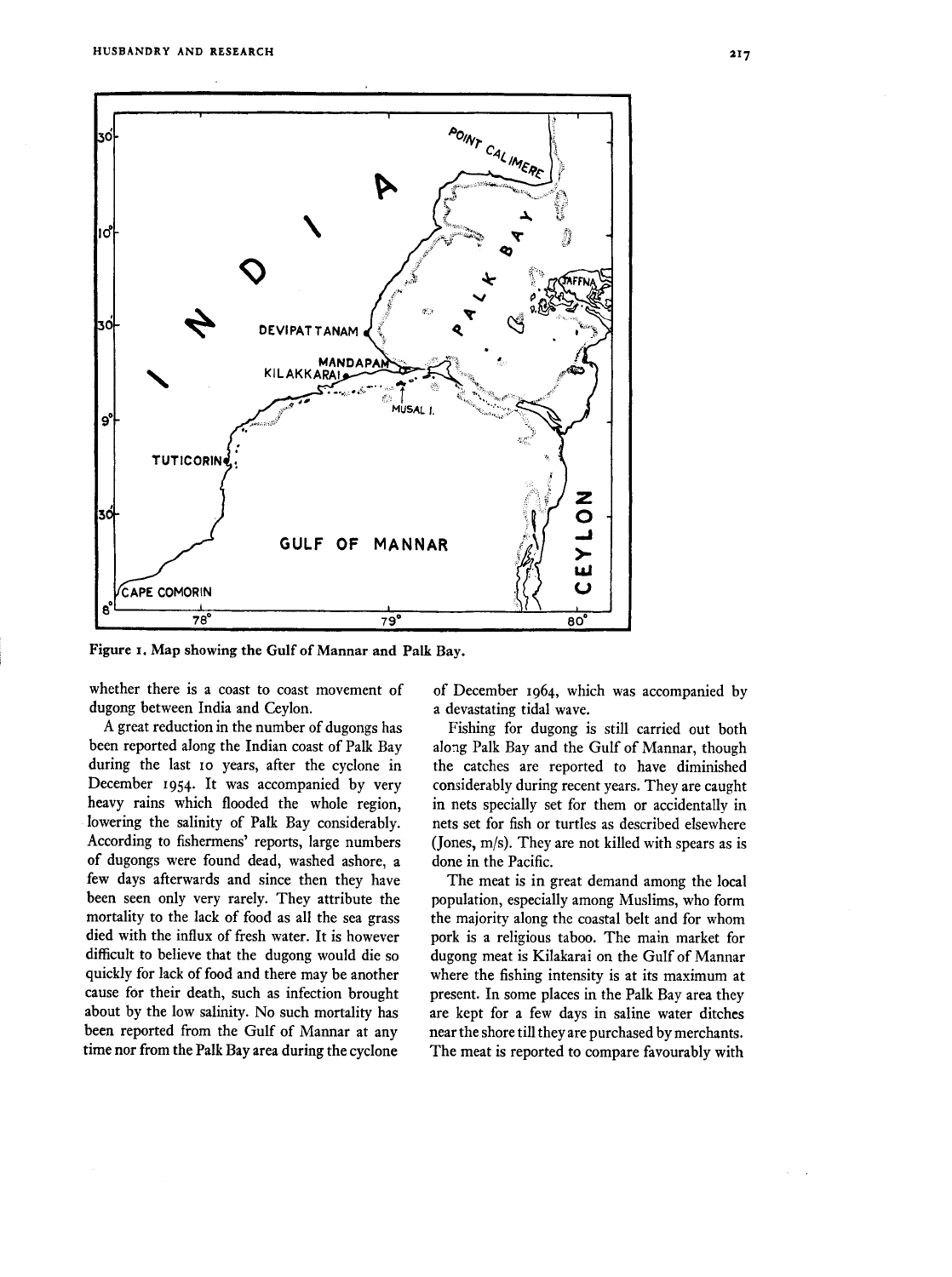| PARTS OF THE BODY                                 | MEASUREMENTS IN CM |         |
|---------------------------------------------------|--------------------|---------|
|                                                   | δ                  |         |
| Total length (tip of snout to fork of tail)       | 205.3              | 2130    |
| Length of muzzle                                  | 18.8               | 20.2    |
| Width of muzzle                                   | $15.1*$            | $16.5*$ |
| Length of flippers (axilla to tip)                | $36.4*$            | 36.4    |
| Width of flippers (maximum)                       | 18.0               | 18.5    |
| Circumference of belly (resting on floor of tank) | 148.8              | 157.9   |
| Distance between tips of tail flukes              | 66.1               | 63.01   |

\* Not precise. Accurate measurements were difficult because of movement. † Deformed.

Table 1. Measurements of two dugongs Dugong dugon at Mandapam Camp. The dugongs were caught in October and December 1959 and the measurements taken on 21 June 1966.

soft beef and fetches about the same price. When several are available at the same time, whatever meat is not sold fresh is salted. Though the fishermen do not believe, as the Malays do, that the dugong 'tears' are a powerful aphrodisiac, the meat is supposed to have medicinal value and some even believe that it has rejuvenating and aphrodisiac properties.

The largest dugong on record is one reported by Mani (1060) as being  $\angle 4$  of m long and is said to have weighed one ton. Usually specimens found in the Gulf of Mannar and Palk Bay measure  $2$  to 3 m long, the larger ones measuring  $2.5$  to 3 m. The smallest specimen obtained in recent years was a female 1.06 m long and weighing 20 kg. A male measuring 2.75 m long weighed  $380 \text{ kg}$ , and another male measuring  $2.47 \text{ m}$  long weighed 280 kg. The two animals kept at Mandapam Camp have never been weighed.

Details of the two dugongs kept at Mandapam Camp have already been published (Jones, 1959) and need not be repeated here. It would seem that they have now established a longevity record for the species in captivity as they have now been at our aquarium for  $6\frac{1}{2}$  years. Together they eat 50 to 60 kg (wet weight) of sea grass daily. In December 1959 they each measured 160 and 196 cm long, and in June 1966, 205.3 and 213 cm long. The increase in length has not been proportionate and at present we have no comparative information on growth rate of dugongs in the wild. Additional measurements are given in Table 1.

The dugongs at Mandapam Camp are shy and appear to be rather less intelligent than dolphins. There has been hardly any change in their behaviour and they do not appear to recognise the people who feed them. They have become so tame that they now take food from the hand without fear. The tank is cleaned and the water changed once daily at high tide and the animals move actively about the tank as the fresh water flows in. Unfortunately the water is barely 1 m deep and therefore freedom of movement is restricted. They can only make horizontal movements and they are unable to assume a vertical position. Differentiation of the sex when viewed from above is not possible and the tusks of the male, though larger than the female's, cannot be seen externally. The male is usually more active than the female and struggles vigorously when any attempt is made to measure or separate him from the female. When the tank is emptied of water and the dugongs are exposed to the air, a viscous fluid comes out of their eyes. Neither the dugong nor the manatee (*Trichechus*) has a lachrymal duct, so that the secretion of the gland spills over the eyelid when the animals are out of water to wash the excess away. In the female at Mandapam Camp the flow is continuous, while in the male the fluid is only secreted in driblets.

During their six years at Mandapam Camp the dugongs have become so attached to each other that it is almost impossible to separate them. They always move about together and any attempt to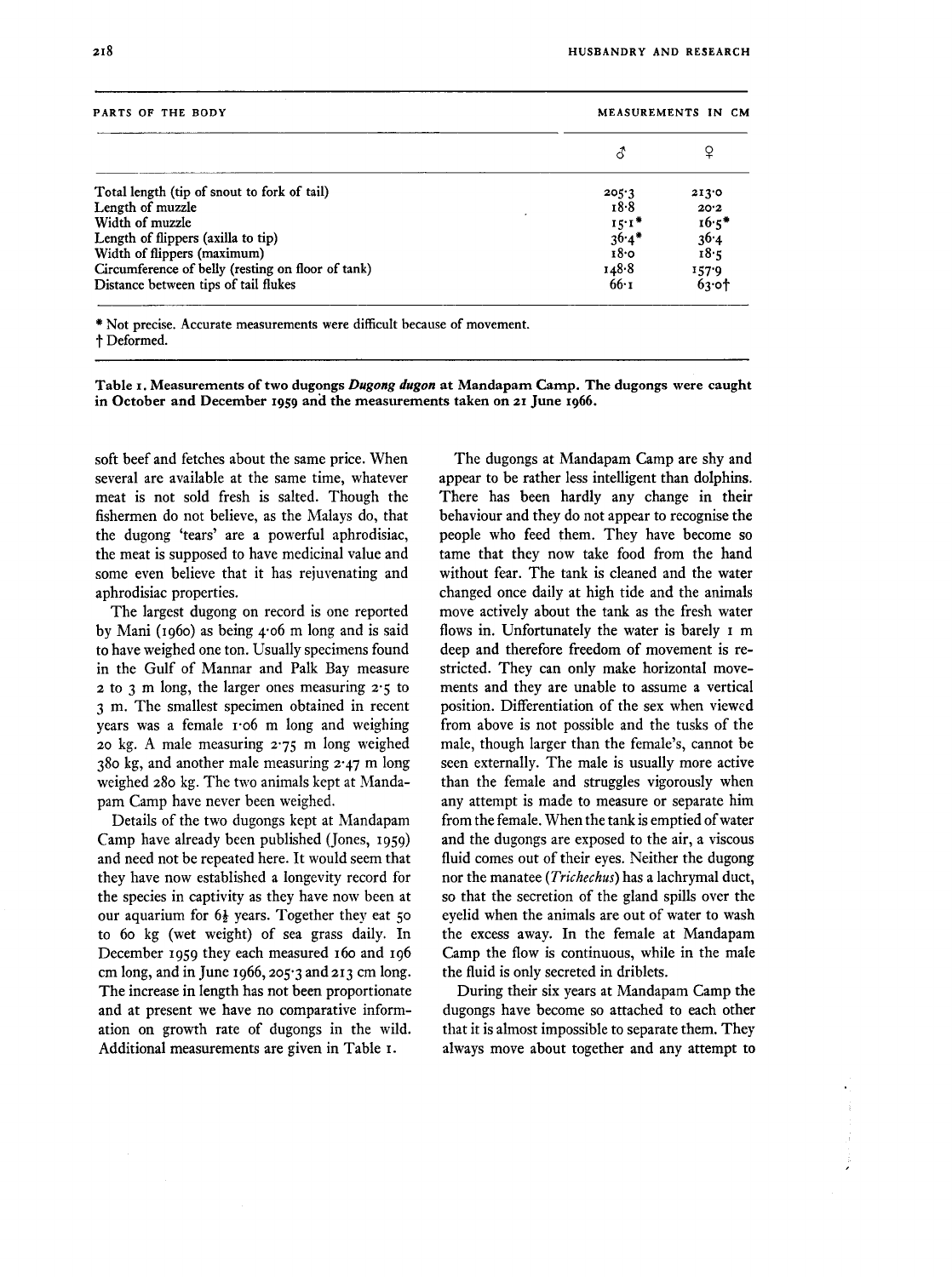separate them makes them restless. They struggle vigorously until they are side by side again. The male seems to be more active and is more sensitive to separation than the female. He is also more active in trying to prevent separation. When the tank is emptied, the dugongs tend to remain close together, lying head to head. They seem to see well since whenever they are separated while the tank is cleaned or when they are photographed, they continue to struggle until they are lying side by side again. Out of the water they have to make considerable effort to achieve this, by beating down with the tail and raising the fore-part of the body with the help of the flippers preparatory to moving forwards.

Though the dugongs have been seen occasionally nudging or even chasing each other in the tank, anything that could be described as courtship display or attempted mating was not noticed until April 1966. Observations were made by my colleague, Dr P. S. B. R. James, who kindly passed on the information to me. His observations are given briefly below.

The pair was noticed actively swimming in the tank at 0845 hours on 8 April 1966. The male turned so that his belly was uppermost. He moved forward and remained in this position for two or three minutes. Occasionally he approached the female, pushing and biting her neck. Both moved vigorously, splashing water with their tail flukes. The weather was cool and the sky overcast at that time. The activity continued until late at night. The male's penis was seen projecting 5 to 8 cm from the body and was light pink. Spurts of activity continued the following day. At 1730 hours on 9 April 1966 the female also turned upside down, and then both animals rolled together from side to side. It was noticed that the male had an injury near the mouth and that it was bleeding slightly, presumably as the result of the extreme activity. The following day there was no courtship activity and they fed calmly. No observations were made on 10 April but on 11 April the dugongs were very active between 1930 and 2130 hours. The male 'bit' the female and then turned across her; at the same time he turned upside down. Immediately afterwards they separated. This was repeated and after some time the female appeared exhausted and sluggish, with her flippers hanging down. After this they fed for some time. No activity was

seen on 12 April but a number of abrasions were noticed on the skin of both animals. No observations were made on 13 and 14 April, but on 15 April at 2330 hours the dugongs were again active. After this they remained calm as usual.

On several occasions we have examined a number of dead dugongs caught in this area and the large ones, particularly the males, invariably had conspicuous scars on them. It is possible that many of these could have been caused during the mating season, either from females or from competing males.

Dugongs have never been known to make any sound audible to the human ear.

The female dugong at Mandapam Camp developed some white blisters in patches on the tail fluke in April 1964. These were treated successfully with sulfa-ointment, leaving only white marks which are still visible. The water circulation in the aquarium is far from satisfactory and considering the adverse conditions under which the dugongs have survived, it would appear that the dugong is a relatively hardy animal.

In addition to the two dugongs still alive, two more were obtained, but these only survived for a few months. In one, postmortem examination revealed a detached sting of a ray, about 7 cm long, lying attached to the peritoneum within the abdomen, immediately below the liver. A callous area, filled with lymph-like fluid, was found round the spine and it is possible that death may have been caused by this injury. It is probable that while grazing the dugong accidentally came into contact with a large ray resting on the sea bed which, in its fright, would have stung the dugong before moving off. Another possibility is that on some previous occasion it might have become entangled in a net and during its struggle to escape was stung by a ray, also entangled in the same net. It is reported by local fishermen that the sting ray Dasyatis sephen lashes its tail at the slightest provocation and during this process the sting often becomes detached and embedded in the body of its victim.

The second animal which died was a male which, at postmortem, was found to have inflamed testes filled with pus, probably as the result of injuries received at the time of capture.

In conclusion it may be said that it is unfortunate that our knowledge of the dugong's biology and behaviour remains almost as meagre and